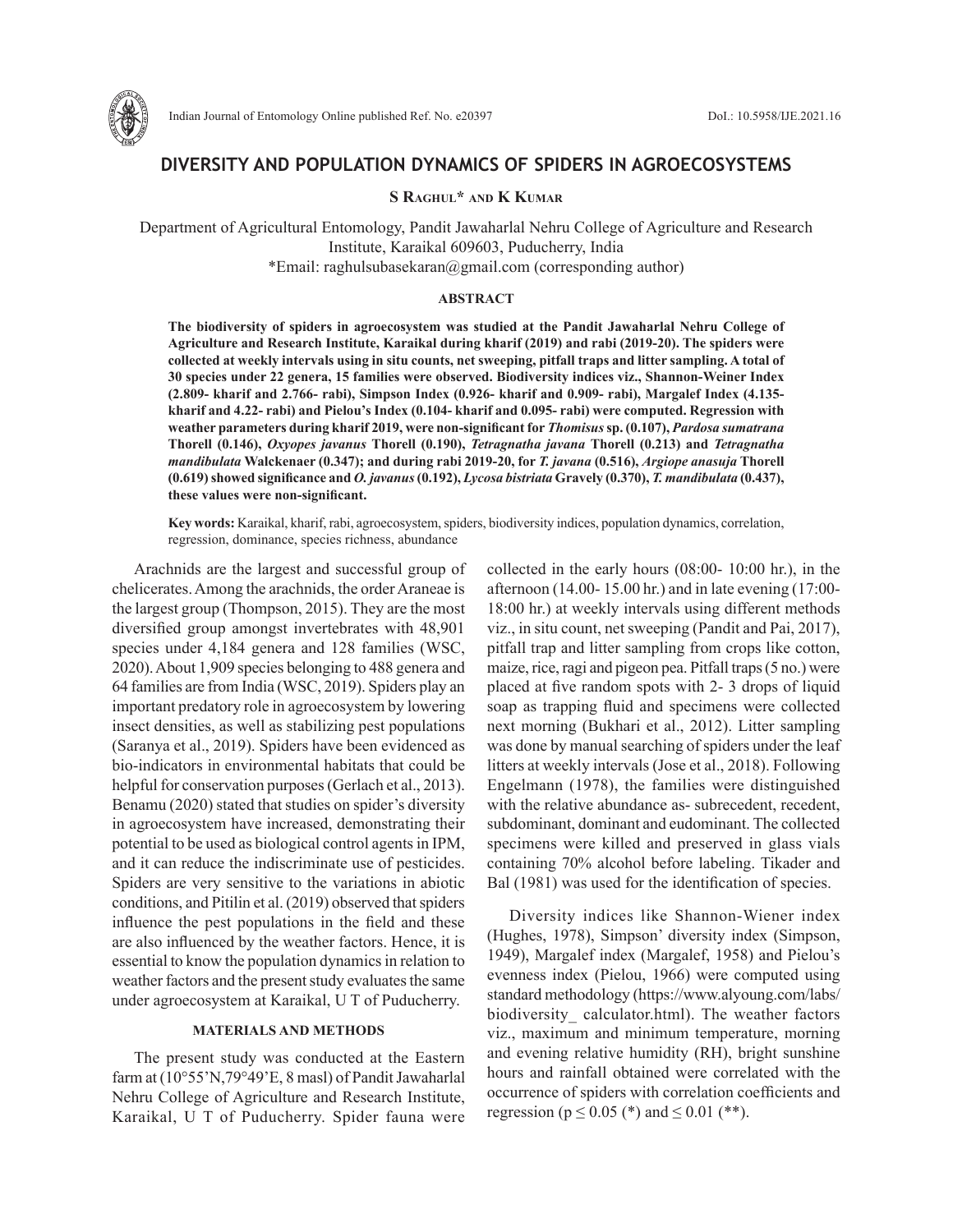The study revealed a total of 30 spider species with 1,366 individuals under 22 genera and 15 families; Araneidae was the richest with 5 species followed by Oxyopidae with 4 species, Salticidae, Thomisidae and Tetragnathidae (3 species each), Lycosidae and Sparassidae (2 species each), and families Clubionidae, Corinnidae, Eutichuridae, Gnaphosidae, Philodromidae, Pisauridae, Theridiidae and Zodariidae with 1 species each (Table 1). Ambily and Antony (2016) stated that family Araneidae dominated the agroecosystem of Ernakulum, district of Kerala with 8 species. During kharif 2019 and rabi 2019-20 all the families except Corinnidae (*Castianeira zetes*) (kharif and absent during rabi), Theridiidae (*Argyrodes argentatus*) (kharif absent; rabi present), Thomisidae (*Platythomisus sudeepi*) (kharif absent; rabi present), *Tmarus fasciolatus* (kharif absent; rabi present) were observed. The relative abundance of spider fauna during kharif 2019 and rabi 2019-20 revealed that family Tetragnathidae was dominant (21.81%) followed by Oxyopidae (21.53%) and Araneidae (15.23%); Lycosidae (10.03%), Salticidae (7.68%), Thomisidae (5.48%) and Eutichuridae (4.69%) were subdominant. Pisauridae (0.44%), Theridiidae (0.15%) and Corinnidae (0.07%) were

subrecedent; Philodromidae (3.66%), Gnaphosidae (3.00%), Clubionidae (2.71%), Zodariidae (2.20%) and Sparassidae (1.31%) were grouped as recedent (Table 2). Sebastian et al. (2005) stated that the Tetragnathidae was found to have high relative abundance in the irrigated rice ecosystem of Central Kerala. Ranjini (2016) also observed that Tetragnathidae (50%) was the dominant in the rice ecosystem of Palakkad district.

The biodiversity analysis indices revealed that the following viz., Shannon-Weiner Diversity Index (H') (was 2.809 in kharif and 2.766 in rabi), Simpson Dominance Index (D) was (0.926 in kharif and 0.909 in rabi), Margalef Richness Index (α) was  $(4.135 \text{ in } \text{kharif})$ and 4.22 in rabi) and Pielou's Evenness Index (E1) was (0.104 in kharif and 0.095 in rabi). These indicate that the species diversity and evenness indices during kharif was more abundant compared to that of rabi; and species richness were more or less equal and exhibited a similar diversification in both the seasons. Anitha and Vijay (2016) reported that the Shannon Wiener Index (H') value was 1.53 and 1.81, Simpson Index (D) value was 0.29 and 0.19, Margelef species richness index value was 1.00 and 1.10, Pielou's Evenness Index (E1) was 0.69 and 0.76 in kharif and rabi, respectively in the rice ecosystem of Rajendranagar, Telangana.

Table 1. List of spiders observed in agroecosystems (Karaikal)\*

| $\overline{1}$ . | Araneidae      | Orb web spiders       | Argiope catenulata (Doleschall)             |  |  |
|------------------|----------------|-----------------------|---------------------------------------------|--|--|
|                  |                |                       | Argiope anasuja (Thorell)                   |  |  |
|                  |                |                       | Larinia chloris (Audouin)                   |  |  |
|                  |                |                       | Larinia sp.                                 |  |  |
|                  |                |                       | Neoscona theisi (Walckenaer)                |  |  |
| 2.               | Clubionidae    | Sac spiders           | Clubiona drassodes (O. Pickard-Cambridge)   |  |  |
| 3.               | Corinnidae     | Ant mimic sac spiders | Castianeira zetes (Simon)                   |  |  |
| 4.               | Eutichuridae   | Yellow sac spiders    | Cheiracanthium melanostomum (Thorell)       |  |  |
| 5.               | Gnaphosidae    | Ground spiders        | Zelotes sp.                                 |  |  |
| 6.               | Lycosidae      | Wolf spiders          | Lycosa bistriata (Gravely)                  |  |  |
|                  |                |                       | Pardosa sumatrana (Thorell)                 |  |  |
| 7.               | Oxyopidae      | Lynx spiders          | Oxyopes javanus (Thorell)                   |  |  |
|                  |                |                       | Oxyopes shweta (Tikader)                    |  |  |
|                  |                |                       | Oxyopes sunandae (Tikader)                  |  |  |
|                  |                |                       | Peucetia viridana (Stoliczka)               |  |  |
| 8.               | Philodromidae  | Running crab spiders  | Thanatus sp.                                |  |  |
| 9.               | Pisauridae     | Nursery web spiders   | Dolomedes fimbriatus (Clerck)               |  |  |
| 10.              | Salticidae     | Jumping spiders       | Carrhotus viduus (Koch)                     |  |  |
|                  |                |                       | Carrhotus sannio (Thorell)                  |  |  |
|                  |                |                       | <i>Hyllus semicupreus</i> (Simon)           |  |  |
| 11.              | Sparassidae    | Giant crab spiders    | Olios lamarcki (Latrielle)                  |  |  |
|                  |                |                       | Olios milleti (Pocock)                      |  |  |
| 12.              | Tetragnathidae | Long jawed spiders    | Tetragnatha mandibulata (Walckenaer)        |  |  |
|                  |                |                       | Tetragnatha javana (Thorell)                |  |  |
|                  |                |                       | Tetragnatha viridorufa (Gravely)            |  |  |
| 13.              | Theridiidae    | Comb-footed spiders   | Argyrodes argentatus (O. Pickard-Cambridge) |  |  |
| 14.              | Thomisidae     | Crab spider           | Platythomisus sudeepi (Biswas)              |  |  |
|                  |                |                       | Thomisus sp.                                |  |  |
|                  |                |                       | <i>Tmarus fasciolatus</i> (Simon)           |  |  |
| 15.              | Zodariidae     | Ant spider            | Malinella sp.                               |  |  |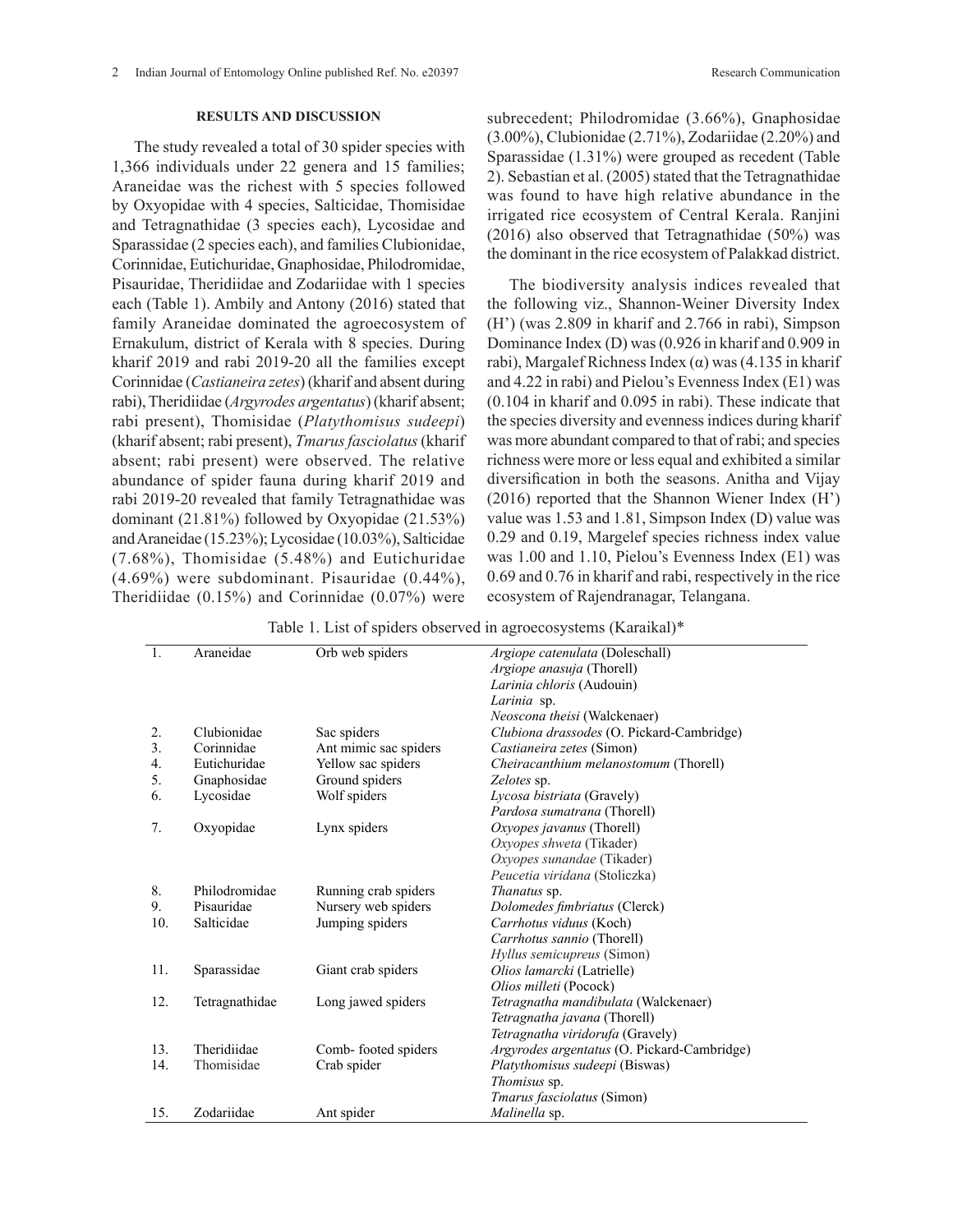| S.  | Family         | No. of | No. of  | Nos.           | Relative abundance |          | Dominance   |
|-----|----------------|--------|---------|----------------|--------------------|----------|-------------|
| No. |                | Genera | species |                | (%)                |          |             |
|     |                |        |         |                | kharif             | rabi     |             |
|     | Araneidae      | 3      | 5       | 208            | 9.5                | 5.73     | Dominant    |
| 2   | Clubionidae    |        |         | 37             | 1.45               | 1.26     | Recedent    |
| 3   | Corinnidae     |        |         |                | 0.07               | $\Omega$ | Subrecedent |
| 4   | Eutichuridae   |        |         | 64             | 2.65               | 2.04     | Subdominant |
| 5   | Gnaphosidae    |        |         | 41             | 1.6                | 1.4      | Recedent    |
| 6   | Lycosidae      |        | 2       | 137            | 6.28               | 3.75     | Subdominant |
|     | Oxyopidae      | 2      | 4       | 294            | 12.03              | 9.5      | Dominant    |
| 8   | Philodromidae  |        |         | 50             | 2.1                | 1.56     | Recedent    |
| 9   | Pisauridae     |        |         | 6              | 0.23               | 0.21     | Subrecedent |
| 10  | Salticidae     |        | 3       | 105            | 4.29               | 3.39     | Subdominant |
| 11  | Sparassidae    |        | 2       | 18             | 0.92               | 0.39     | Recedent    |
| 12  | Tetragnathidae |        | 3       | 298            | 15.2               | 6.61     | Dominant    |
| 13  | Theridiidae    |        |         | $\overline{c}$ | $\Omega$           | 0.15     | Subrecedent |
| 14  | Thomisidae     | 3      | 3       | 75             | 3.38               | 2.1      | Subdominant |
| 15  | Zodariidae     |        |         | 30             | 1.6                | 0.6      | Recedent    |
|     | Total          | 22     | 30      | 1366           |                    |          |             |

Table 2. Relative abundance of spider fauna in agroecosystem (July 2019 to February 2020)

\* RA below (1.3)- subrecedent; (1.3 - 3.9) - Recedent; (4 - 12.4) - Subdominant; (12.5 - 39.9) - Dominant and (40 - 100) - Eudominant (Engelmann, 1978).

Correlation with weather parameters during kharif 2019 revealed that *O. javanus* showed negatively significant correlation with bright sunshine  $(-0.06)$ ; similarly *P. sumatrana* with evening RH, and bright sunshine (-0.02, -0.08), and positively significant (0.04) with total rainfall; *T. javana* showed a positively significant one with maximum temperature and total rainfall (0.01, 0.02) and a negatively significant one with morning and evening RH (-0.01, -0.03); *Thomisus*  sp. showed a positively significant one with minimum temperature, bright sunshine (0.05, 0.02) and a negative one with morning and evening RH, and total rainfall (-0.07, -0.09, -0.03). There existed a non-significant regression with the weather parameters for *O. javanus* (0.190), *T. mandibulata* (0.347), *T. javana* (0.213), *P. sumatrana* (0.146) and *Thomisus* sp. (0.107). Correlation with weather parameters during rabi 2019-20, showed *L. bistriata* being positively and significantly correlated with total rainfall (0.01); *O. javanus* with a positively significant (0.01) one with minimum temperature and a negatively significant one with total rainfall (-0.07); with *T. javana*, a positively significant (0.08, 0.01, 0.08) correlation with morning and evening RH and total rainfall; *T. mandibulata* showed a positively significant correlation with minimum temperature, and morning and evening RH (0.04, 0.02 and 0.50).

Yadav et al. (2017) reported that maximum RH had a significant and positive impact on the population of the *Oxyopes* sp. in rice agroecosystem of Bihar; Sidar et al. (2017) reported a non-significant positive correlation with maximum (0.074) and minimum temperature (0.28), morning (0.27) and evening RH  $(0.15)$ , whereas rainfall  $(-0.20)$ , wind velocity  $(-0.39)$ and sun shine hours (-0.14) showed a non-significant negative correlation with maize in Chhattisgarh. Patel et al. (2020) reported that morning and evening RH and rainfall exhibited a positive correlation with spiders in cotton. In Telangana, the abundance of spiders revealed a positive correlation with RH and a negative one with temperature and rainfall in rice (Laxman et al., 2016).

## **ACKNOWLEDGEMENTS**

The authors thank Dr M Sampath Kumar, NBAIR, Bengaluru, Dr A V Sudhikumar, Centre for Animal Taxonomy and Ecology, Christ College, Kerala and Dr D A Prajapati, Gujarat Ecological Education and Research Foundation, Gujarat for their guidance in identification of spiders. I thank PAJANCOA and RI Society, Karaikal, U T of Puducherry for permission to conduct the study.

#### **REFERENCES**

- Ambily C B, Antony A. 2016. Diversity and distribution of spiders in agroecosystem of Ernakulum district, Kerala. Journal of Zoological Studies 3(5): 73-77.
- Anitha G, Vijay J. 2016. Quantification of the abundance and diversity of predatory spiders in rice ecosystem of Rajendranagar, Telangana, India. Journal of Applied and Natural Science 8(2): 1010-1014.
- Benamu M A. 2020. The importance of spider diversity in agroecosystems and the effect of pesticides. Global Journal of Ecology 5(1): 60-61.
- Bukhari M, Naeem M M, Rehman K, Andleeb S. 2012. Determination of diversity indices of Araneidae fauna captured from guava orchards by pitfall trapping method at Gujranwala. Pakistan Journal of Entomology 5: 133-136.
- Engelmann H D. 1978. Zur Dominanzklassi kazierung von Bodenarthropoden. Pedobiologia 18: 378-380.